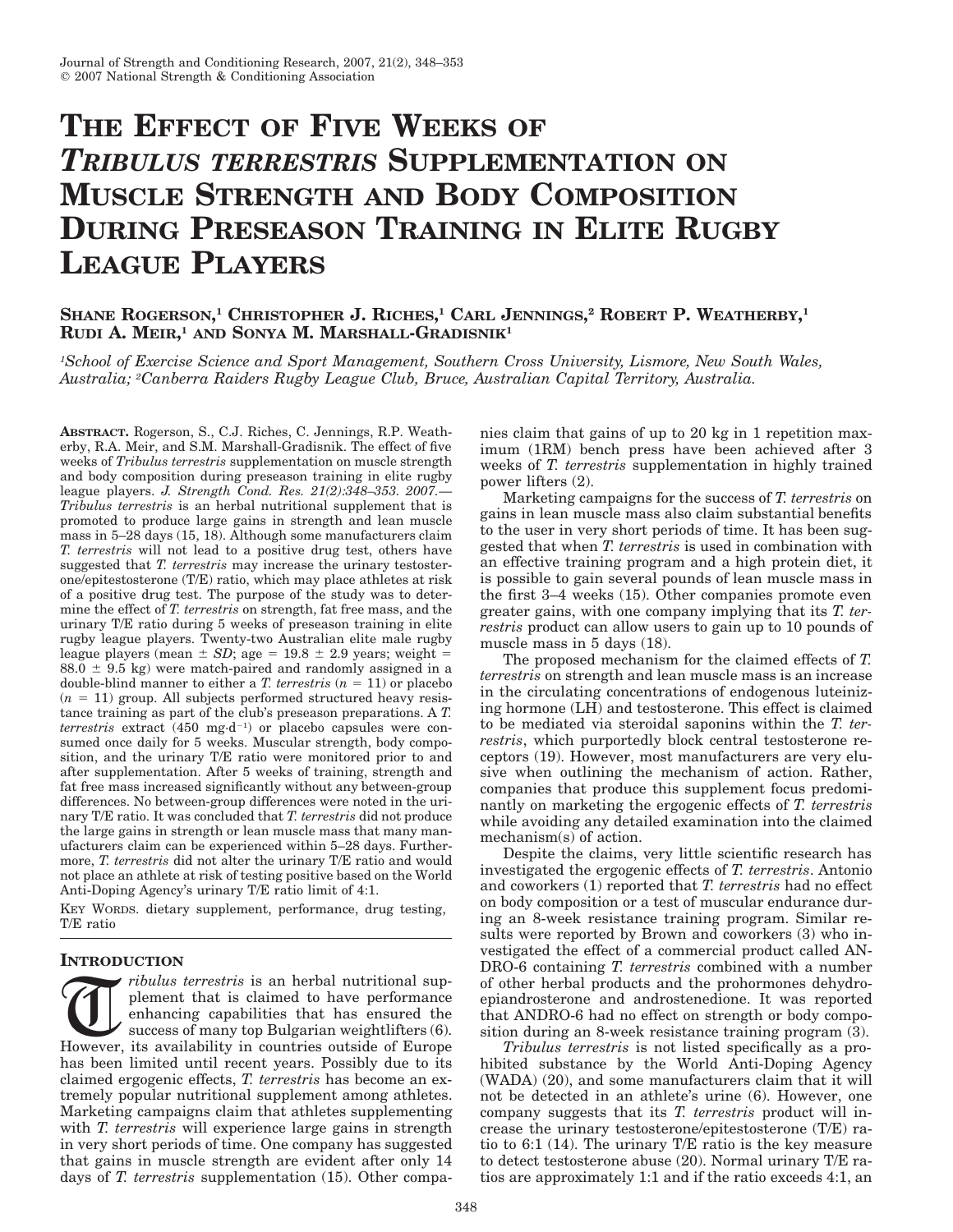| Baseline | Training and supplementation     | Post    |
|----------|----------------------------------|---------|
| testing  | (placebo or Tribulus terrestris) | testing |
| Week 0   | Weeks 1-5                        | Week 6  |

**FIGURE 1.** A schematic of the experimental design.

athlete is monitored for 3 months to determine if a doping infraction has occurred (20). Therefore, if *T. terrestris* can increase the urinary T/E ratio as is implied by one manufacturer, it may cause athletes to inadvertently test positive for testosterone.

*Tribulus terrestris* is now a very popular nutritional supplement among athletes, most likely as a result of its claimed ergogenic effects. At present, the claims that *T. terrestris* can produce large gains in muscle strength and lean body mass in less than 4 weeks (15, 18) appear to be unfounded. Furthermore, there is no scientific research that has investigated whether *T. terrestris* may increase the urinary T/E ratio and thus place an athlete at risk of a positive drug test. The purpose of this study was to determine if *T. terrestris* supplementation facilitated gains in strength and lean body mass during 5 weeks of preseason training in elite Australian rugby league players and to determine if *T. terrestris* could cause an athlete's urinary T/E ratio to exceed the 4:1 limit imposed by WADA.

# **METHODS**

## **Experimental Approach to the Problem**

The study utilized a double-blind, placebo-controlled 2-group design with random assignment. Baseline testing was conducted prior to supplementation and included assessment of muscle strength, fat free mass, body mass, and the urinary T/E ratio. Following baseline testing, subjects were match-paired based on physical characteristics, strength, and training background. Both groups of subjects followed the same 5-week strength and conditioning program, which was prescribed by the head strength and conditioning coach of the professional rugby league team to which the subjects were contracted. During training, group 1 received 450 mg of a *T. terrestris* extract (Body Science, Sydney, Australia) in capsule form consumed once daily for 5 weeks (Figure 1). According to the manufacturers, the *T. terrestris* extract was standardized at 60% steroidal saponins. Group 2 received an equivalent amount of placebo containing inert herbs identical in appearance to the *T. terrestris* and prepared at Southern Cross University. Subjects were retested postsupplementation (week 6) in a manner identical to baseline testing.

Because the research was investigating a supplement purported to increase muscle protein synthesis and anabolism, supplementary protein was allocated to both groups to control against inadequate protein intakes. The supplementary protein consisted of Whey Protein Concentrate (Body Science) administered at a dosage of 60  $g \cdot d^{-1}$ . The protein was allocated in two 30-g sachets with instructions being that 1 sachet was to be consumed in the morning and the other in the evening. Compliance with prescribed supplement intakes of both the capsules and protein sachets was monitored by way of supplement

**TABLE 1.** Mean  $\pm$  *SD* age, height, weight, and weight training experience of subjects  $(n = 22)$ .

|                                                 | Tribulus<br>terrestris | Placebo         |
|-------------------------------------------------|------------------------|-----------------|
| $\boldsymbol{n}$                                | 11                     | 11              |
| Age $(y)$                                       | $20.5 \pm 3.8$         | $19.0 \pm 1.3$  |
| Weight (kg)                                     | $88.5 \pm 10.5$        | $87.6 \pm 9.0$  |
| Height (cm)                                     | $182.5 \pm 3.5$        | $180.7 \pm 5.0$ |
| Weight training experience (mo) $36.5 \pm 29.4$ |                        | $33.3 \pm 15.5$ |

diaries and through periodic assessment by the club's strength and conditioning coach.

## **Subjects**

Twenty-four elite male rugby league players participating within a preseason strength and conditioning program and who were members of the cadet or premier divisions of an Australian National Rugby League club were recruited for this study. Injuries sustained during preseason trial matches precluded 2 subjects from completing the study. The characteristics for the remaining 22 athletes are outlined in Table 1. Subjects were informed of the experimental procedures and signed an informed consent document approved by the Human Research Ethics Committee of Southern Cross University (ECN-03-119). Prior to initial data collection and supplement allocation, each subject completed a medical screening questionnaire designed to evaluate current and previous health status and any current medication being utilized. Input from the head strength and conditioning coach and information from the club records were used to identify athletes who had a minimum of 12 months' resistance training experience, with particular emphasis on the athletes who were highly familiar with the lifts used to monitor strength changes. At the commencement of the study, subjects reported being free from the use of nutritional supplements and nonprescription drugs. All athletes included in the study were liable for random drug testing under Australian government regulation for sport.

## **Experimental Procedures**

*Body Composition and Body Mass.* Fat free mass was monitored by way of multi-frequency bioelectric impedance (Maltron, Brisbane, Australia). National Institutes of Health standardization procedures for bioelectrical impedance were followed (13). Analysis was conducted at a standardized time after a 12-hour overnight fast. Prior to analysis, subjects emptied their bladders and body mass was recorded to 0.1 kg using electronic scales (Avery ctr, Australia). Height was measured to within 0.5 cm using a wall-mounted measure (Inter 16; Seca, Hamburg, Germany). Athletes then were directed to rest on a nonconducting table in a supine position with arms and legs slightly abducted for 20 minutes. Electrode sites were then prepared by shaving the site, exfoliating the outer skin surface, and wiping with an alcohol wipe. After the first analysis the electrodes were removed, the site was cleaned with an alcohol wipe, and a duplicate reading was attained within 5 minutes of the initial reading. The testretest reliability for fat free mass (kg) using this protocol was deemed to be high (intraclass correlation [ICC], *R* 0.994).

*Isotonic Strength.* The subjects were highly familiar with all of the exercises utilized in the strength testing, because they were part of a test battery traditionally used by the club to monitor strength changes throughout the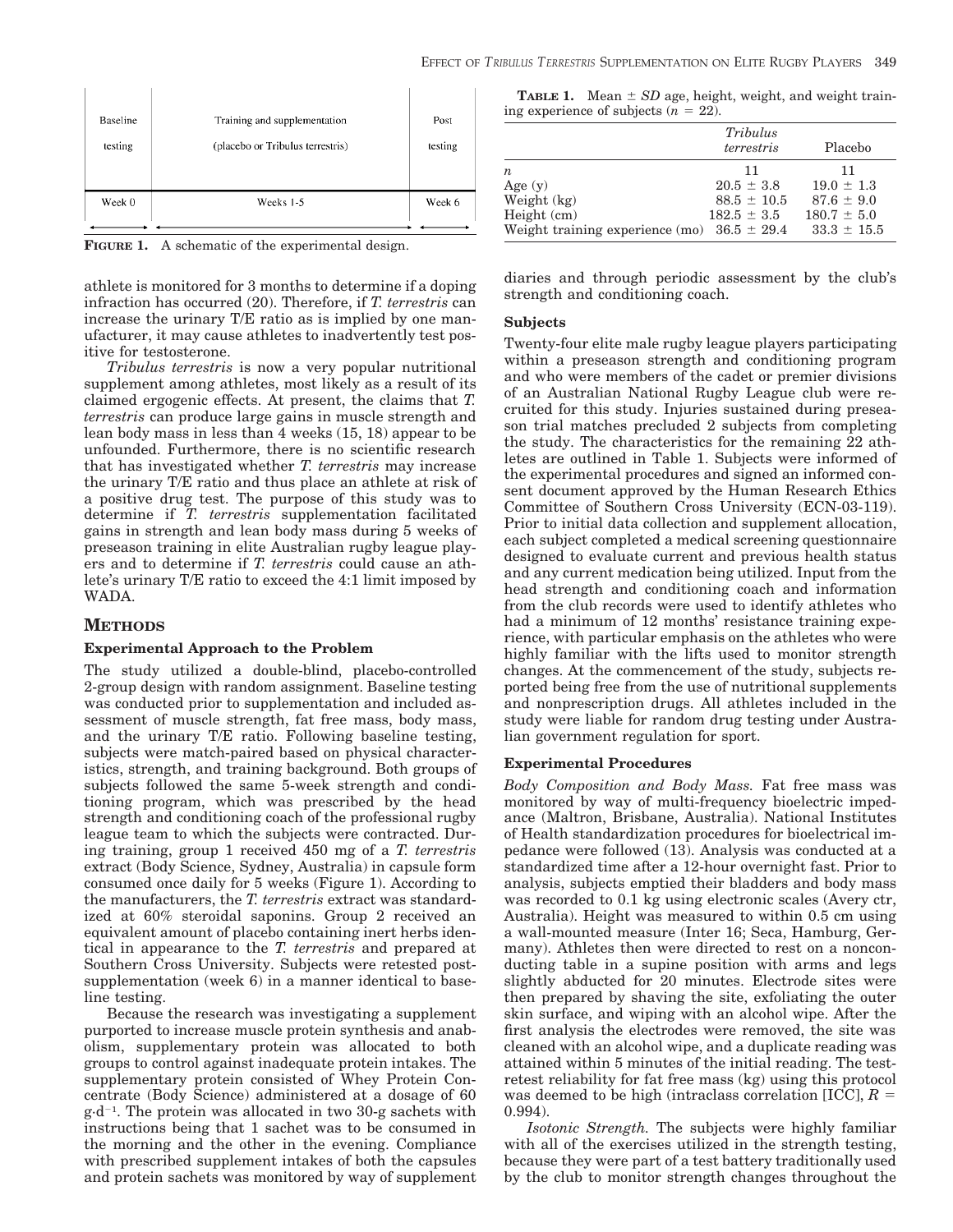**TABLE 2.** Mean daily total energy and macronutrient intakes averaged from the 3-day dietary intakes recorded during weeks 1, 3, and 5.

|                                                                                                                                                                                                           | Protein<br>$(g \cdot kg^{-1})$<br>$d^{-1}$ | $CHO^*$ | Total energy<br>$(g \cdot d^{-1})$ Fat $(g \cdot d^{-1})$ (kcal $\cdot d^{-1}$ ) |
|-----------------------------------------------------------------------------------------------------------------------------------------------------------------------------------------------------------|--------------------------------------------|---------|----------------------------------------------------------------------------------|
| <i>Tribulus terres-</i><br><i>tris</i> $(n = 11)$ 2.7 $\pm$ 0.6 393 $\pm$ 91 157 $\pm$ 28 <sup><math>\dagger</math></sup> 4.025 $\pm$ 653<br>Placebo ( $n = 10$ ) 2.7 ± 0.5 411 ± 69 128 ± 29 3.840 ± 351 |                                            |         |                                                                                  |

 $*$  CHO = carbohydrate.

† Significantly different from placebo group.

training year. Two repetition maximum strength was established for the bench press, leg press, deadlift, and seated row exercises. The bench press was performed on a standard flat bench using an Olympic bar and free weights, whereas the remaining lifts were performed on machines able to be loaded with Olympic free weight plates. Following 2 standardized warm-up sets, each athlete attempted progressively heavier resistances until a 2RM was achieved. In order to minimize the potential effects of fatigue, resistance was selected and was applied to achieve the final 2RM load within 2–5 trials (4). This was facilitated by the utilization of each athlete's strength testing data from the previous season. Verbal encouragement and group testing were implemented to assist in ensuring maximal efforts (11). The test-retest reliability of the 2RM protocol was monitored in 15 subjects for the bench press (ICC,  $R = 0.997$ ), leg press (ICC,  $R = 0.999$ ), seated row (ICC,  $R = 0.993$ ), and deadlift (ICC,  $R =$ 0.998), and was deemed to be highly reliable. An injury sustained in the days prior to the final testing sessions prevented 1 subject from completing the second strength testing session. Consequently, the strength analyses were conducted on only 21 subjects (*T. terrestris*,  $n = 11$ ; placebo,  $n = 10$ ).

*Urinary T/E Ratio.* A single urine sample was collected from each athlete at a standardized time of day during week 0 and week 6 of the experimental period. The sample was stored at  $-20^{\circ}$  C prior to being analyzed via gas chromatography-mass spectrometry for the T/E ratio, according to the methods outlined previously (7). Samples were analyzed at the Australian Sports Drug Testing Laboratory, which is a WADA-accredited drug testing laboratory. One sample marginally exceeded the 4:1 cutoff at the pretesting (6.63) and posttesting time points (5.79). However, naturally high T/E ratios have been reported previously (7). The WADA rules state that a T/E ratio between 4 and 10 leads to an athlete being subject to further monitoring. If the T/E ratio does not remain constant, a doping infraction is incurred (20). In this case, although the T/E ratio was high, it was relatively stable between time points and therefore was considered appropriate for inclusion in the data set.

*Dietary Intake.* To monitor dietary intakes throughout the research period, athletes were provided with a dietary intake booklet in which they were required to record 3-day dietary intakes during weeks 1, 3, and 5. The food diaries required that athletes record all dietary intakes, including food and drink items, portions, and cooking methods. The 3-day intakes were analyzed using commercial nutritional software (SERVE Nutrition Management System; M and H Williams Pty. Ltd., St. Ives, Australia). The nutritional intakes were analyzed for their total energy and macronutrient intake (Table 2).

One subject in the placebo group reported being sick

for 2 days during the first 3-day dietary monitoring period. This athlete's data were eliminated, because the low intakes corresponding to these days would have provided an inaccurate representation of the individual athlete's, and potentially the groups', typical daily intake. Therefore, the dietary analysis was conducted on only 21 subjects. The average daily fat intake was significantly higher in the *T. terrestris* group ( $p < 0.05$ ). Average daily carbohydrate, protein, and energy intake was very similar among athletes, with no significant differences between groups.

*Training.* The study was conducted during the preseason, after athletes had undergone a 6-week off-season phase. The training program was designed by the club's head strength and conditioning coach; the emphasis during the research period was on developing muscular strength and hypertrophy. All athletes participated in 4 structured resistance training sessions per week.

Resistance training sessions were categorized as: (a) strength/hypertrophy; (b) strength/endurance; or (c) strength/power, depending on the primary focus. To achieve these training objectives, athletes were required to work within the following repetition ranges per set: 2–8 for strength/hypertrophy and 1–4 for strength/power. Interset recoveries were prescribed at 2 minutes for strength/hypertrophy sessions and 3–5 minutes for strength/power sessions. Once the athlete could lift more than the prescribed number of repetitions, he increased the load to ensure that he worked at the prescribed RM intensity. Strength/endurance sessions utilized 40 repetitions per set in a multiple-exercise, circuit-style protocol. This session utilized a standardized workload for all athletes and required athletes to complete the circuit format in the shortest possible time. Each strength/endurance session was timed, and athletes aimed to reduce the amount of time that was required to complete the circuit each week.

Resistance training was conducted on Monday, Tuesday, Thursday, and Friday of each week; sessions were cycled among upper body, lower body, and whole body emphasis. Because functional strength was a primary goal, multi-joint compound exercises such as deadlifts, squats, power cleans, bench presses, and chin-ups constituted the core of the program. During the 5-week training period, athletes were scheduled to complete 20 resistance training sessions. This consisted of 7 lower body strength/ hypertrophy sessions, 5 upper body strength/hypertrophy sessions, 3 upper body strength/endurance sessions, and 5 total-body strength/power sessions. A sample session for each of the focus areas is presented in Table 3. All athletes were required to complete a minimum of 18 sessions in order for their data to be included in the analysis. All sessions were supervised closely by club strength and conditioning coaches; all subjects were required to complete club training diaries. The average training volume per session was calculated for each subject as resistance  $\times$ sets  $\times$  repetitions. The mean group training volumes for the upper body, lower body, and whole body resistance training sessions are outlined in Table 4. Training volumes over the 5 weeks were highly similar, and there were no statistically significant differences between the groups.

*Blinding.* At the termination of the study, athletes were provided with a questionnaire assessing how effective the blinding procedures had been. Eighteen of the subjects (82%) were unable to determine whether they had been in the *T. terrestris* or the placebo group. The remaining 4 subjects (18%) indicated they had an inkling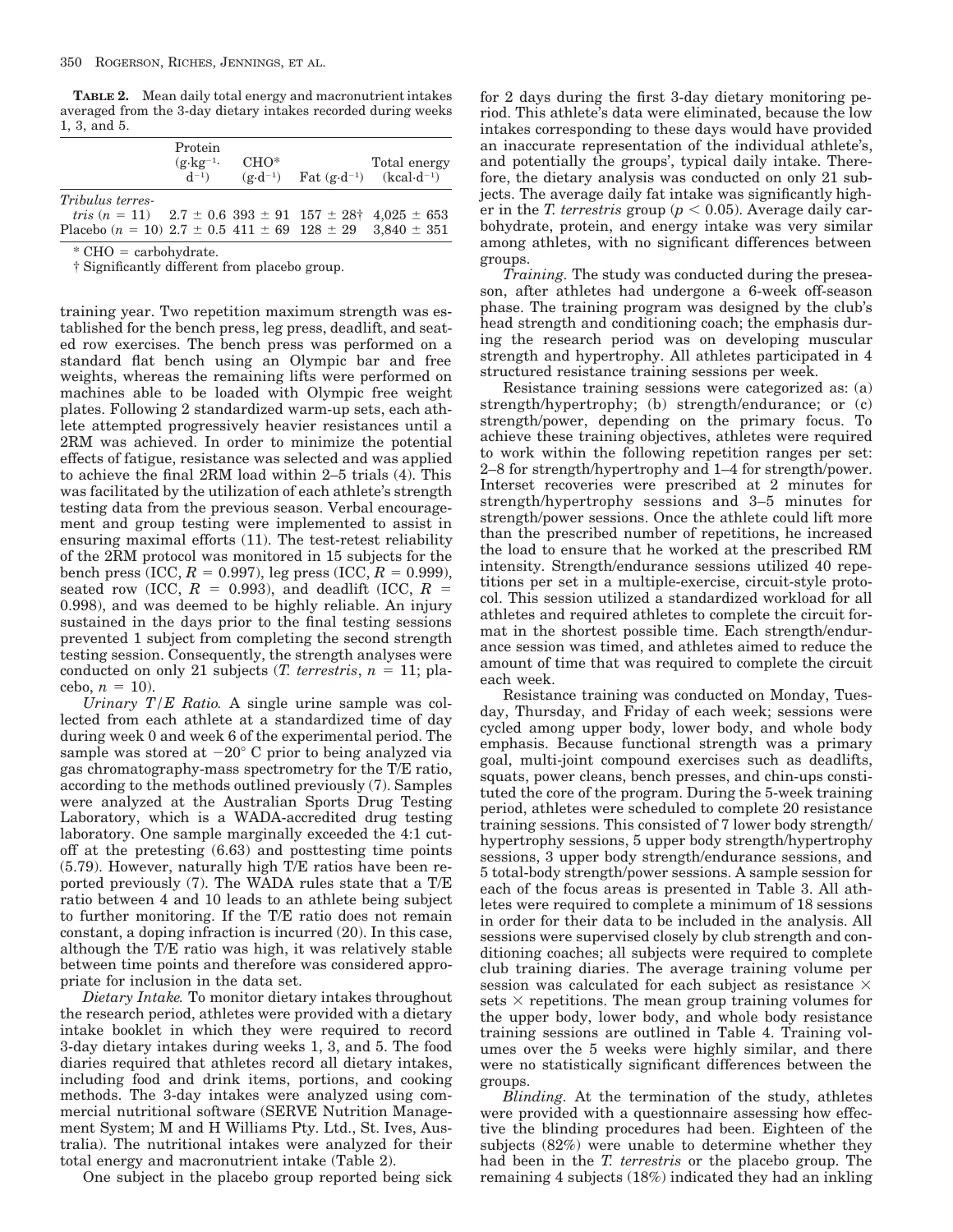| Lower-body<br>strength/hypertrophy                                                           | Upper-body<br>strength/hypertrophy                                           | Whole-body strength/endurance                                                                                                                             | Whole-body power                                                        |
|----------------------------------------------------------------------------------------------|------------------------------------------------------------------------------|-----------------------------------------------------------------------------------------------------------------------------------------------------------|-------------------------------------------------------------------------|
| 4 sets of 2–8 reps<br>Interset recovery: 2 min                                               | 4 sets of 2–8 reps<br>Interset recovery: 2 min                               | 2 continuous circuits $(40$ reps per exercise <sup>*</sup> )                                                                                              | 4 sets of $1-4$ reps<br>Interset recovery: 3-5 min                      |
| Exercises                                                                                    | Exercises                                                                    | Exercises                                                                                                                                                 | Exercises                                                               |
| Leg press<br>Hack squat<br>Free weight squat<br>Hamstring curl<br>Power clean<br>Calf raises | Bench press<br>Shrug<br>Dumbbell rows<br>Lat pull-down<br>Jammer<br>Chin-ups | Bench press 60 kg<br>Shoulder press 25 kg<br>Shrugs 80 kg<br>Dips (body weight)<br>Chin-ups narrow grip (body weight)<br>Chin-ups wide grip (body weight) | Bench press<br>Shoulder press<br>Leg press<br>Lat pull-down<br>Deadlift |

**TABLE 3.** An example of a typical session for upper body strength/hypertrophy, lower body strength/hypertrophy, whole body strength/endurance, and whole body power within the club's strength and conditioning program.

\* The strength endurance session used a fixed load for all athletes, with the aim being to complete the circuits in the shortest possible time.

**TABLE 4.** Mean training volumes per session for lower body, upper body, and whole body training sessions during the 5-week resistance training period.\*

|                                | Lower body            | Upper body         | Whole body                 |
|--------------------------------|-----------------------|--------------------|----------------------------|
| Tribulus terrestris $(n = 11)$ | $15,143 \pm 1,514$ kg | $6,817 \pm 998$ kg | $8,204 \pm 762 \text{ kg}$ |
| Placebo $(n = 11)$             | $15,394 \pm 2,085$ kg | $6.715 \pm 569$ kg | $8,120 \pm 1,207$ kg       |

\* Training volume = resistance  $\times$  sets  $\times$  repetitions.

**TABLE 5.** Group means for the strength measures.

| Group                      | Bench press (kg)   | Leg press $(kg)$   | Deadlift $(kg)$    | Seated row (kg)    |
|----------------------------|--------------------|--------------------|--------------------|--------------------|
| <i>Tribulus terrestris</i> |                    |                    |                    |                    |
| Week 0                     | $108.0 \pm 13.8$   | $418.5 \pm 41.2$   | $208.0 \pm 23.9$   | $166.5 \pm 24.9$   |
| Week 6                     | $123.5 \pm 10.6^*$ | $538.5 \pm 41.9^*$ | $251.5 \pm 23.3^*$ | $184.2 \pm 17.6^*$ |
| Placebo                    |                    |                    |                    |                    |
| Week 0                     | $108.6 \pm 12.9$   | $418.2 \pm 62.5$   | $211.8 \pm 33.5$   | $157.3 \pm 21.5$   |
| Week 6                     | $120.4 \pm 10.5^*$ | $523.2 \pm 55.3^*$ | $248.6 \pm 32.7^*$ | $173.4 \pm 14.7^*$ |

\* Significantly different compared with week 0.

as to the group to which they had been assigned; of these 4, only 1 was correct. This suggests that the blinding procedures were successful and that this study was conducted under strict double-blind conditions.

#### **Statistical Analyses**

All data are reported as mean  $\pm SD$  and all statistical analysis was performed using SPSS (version 9.0.1; SPSS, Inc., Chicago, IL). Statistical analysis was conducted using a  $2 \times 2$  group (*T. terrestris*, placebo)  $\times$  time (week 0, week 6) analysis of variance (ANOVA) with repeated measures. Statistical significance was set at  $p \leq 0.05$ . When a significant *F*-ratio was identified, a Fisher's least significant difference test was used to locate the pairwise differences between means. Effect sizes for strength and body composition were calculated according to methods outlined previously (16). Prior to beginning supplementation, subjects were match-paired and a 1-way ANOVA was applied to the potential groups to ensure there were no differences between groups on any variable. Dietary intakes and average training volumes were analyzed via a 1-way ANOVA.

## **RESULTS**

## **Strength**

In Table 5, the 2RM strength data are presented. The 2RM strength increased significantly ( $p < 0.001$ ) from week 0 to week 6 in all 2RM strength measures with no significant differences between groups. The effect sizes for the changes in strength are outlined in Table 6.

# **Body Mass and Fat Free Mass**

No statistically significant changes were noted in body mass (Figure 2). There was a strong trend toward an increase in body mass between week 0 and week 6 irrespective of group, however, this failed to reach statistical significance ( $p = 0.07$ ). Fat free mass is presented in Figure 3. Fat free mass increased significantly  $(p < 0.01)$ from week 0 to week 6 with no significant differences between groups. The effect sizes for body mass and fat free mass are presented in Table 6.

#### **Urinary Testosterone/Epitestosterone ratio**

No significant changes were noted in the urinary T/E ratio between week 0 and week 6 (Figure 4).

## **DISCUSSION**

It has been claimed that elite power lifters using *T. terrestris* have increased their 1RM bench press by an average of 20 kg in only 3 weeks (2). Other supplement manufacturers have indicated that *T. terrestris* can produce gains in lean muscle mass of up to 10 pounds (4.5 kg) in only 5 days (18). In the present study, 5 weeks of supplementation with *T. terrestris* did not have any significant effect on strength, body mass, or fat free mass in elite rugby league players. The significant gains in strength and fat free mass during the research period,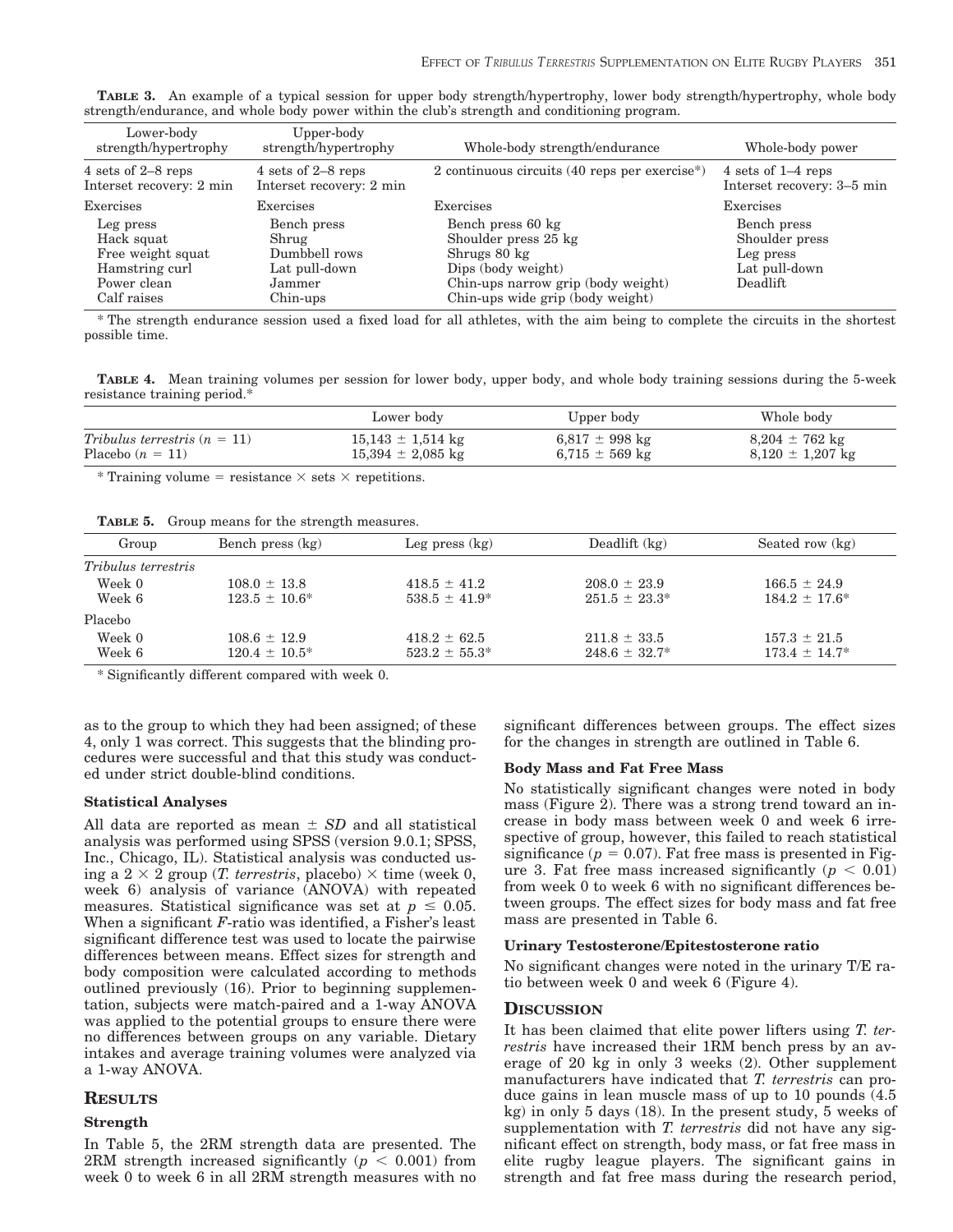**TABLE 6.** The effect sizes for strength, fat free mass, and body mass.\*

|                            | Pre-Post effect size Treatment effect<br>week 0 to week 6 | size† $(TT - P)$ |
|----------------------------|-----------------------------------------------------------|------------------|
| 2RM bench press            |                                                           |                  |
| Placebo                    | 0.9                                                       |                  |
| Tribulus terrestris        | 1.1                                                       | 0.2 <sub>1</sub> |
| 2RM leg press              |                                                           |                  |
| Placebo                    | 1.7                                                       |                  |
| Tribulus terrestris        | 2.9                                                       | 1.2              |
| 2RM deadlift               |                                                           |                  |
| Placebo                    | 1.8                                                       |                  |
| <i>Tribulus terrestris</i> | 1.1                                                       | 0.7              |
| 2RM seated row             |                                                           |                  |
| Placebo                    | 0.7                                                       |                  |
| <i>Tribulus terrestris</i> | 0.7                                                       | 0.0              |
| Fat free mass              |                                                           |                  |
| Placebo                    | 0.1                                                       |                  |
| <i>Tribulus terrestris</i> | 0.1                                                       | 0.0              |
| Body mass                  |                                                           |                  |
| Placebo                    | 0.1                                                       |                  |
| <i>Tribulus terrestris</i> | 0.1                                                       | 0.0              |

 $*$  2RM = 2 repetitions maximum.

† Treatment effect size is calculated by subtracting the Pre-Post effect size for the placebo (P) group from the Pre-Post effect size of the *Tribulus terrestris* (TT) group (16).

irrespective of group, indicate that the resistance training program was sufficient to promote a training adaptation. The calculated effect sizes for each 2RM strength measure were varied and were not consistent across the 4 exercises (Table 6). The finding of no significant effect on strength or fat free mass is in agreement with the two previous studies investigating the proposed ergogenic effects of *T. terrestris* (1, 3).

The strength values observed in this study are in line with those reported previously for professional rugby league players (12). The strength gains were higher than anticipated, given the training status of the athletes (Table 5). This may be a consequence of the timing of the research in relation to the competition year. Previous research has reported that a loss of strength occurs across the competitive season in football players (17). Furthermore, the present study was conducted during the preseason, which was preceded by a 6-week off-season break. Although athletes remained active during the off-season break, formal structured training was not implemented during this period. Hence, some loss of training adaptations may have occurred during both the former competitive season and the 6-week off-season break. Although the strength gains were higher than anticipated, gains were of very similar magnitude between groups, indicating that the groups were well matched at the beginning of the study.

The present study was designed in an attempt to overcome several of the limitations of the two previous *T. terrestris* studies. It is known that tests with poor test-retest reliability are unsuitable for monitoring performance between trials (9). Neither Brown and coworkers (3) nor Antonio and coworkers (1) reported the test-retest reliability of the strength tests in the populations they tested or how familiar the subjects were with the testing protocol implemented. In an attempt to reduce measurement error in the present study, the club's standard performance test



**FIGURE 2.** Mean body mass (kg) for 5 weeks *Tribulus terrestris*  $(n = 11)$  and placebo  $(n = 11)$  administration at week 0 and week 6. Error bars are  $\pm$  *SD*.



**FIGURE 3.** Mean fat free mass (kg) after 5 weeks *Tribulus terrestris*  $(n = 11)$  and placebo  $(n = 11)$  administration at week 0 and week 6. \* Significantly different compared with week 0. Error bars are  $\pm$  *SD*.



**FIGURE 4.** Mean urinary testosterone/epitestosterone (T/E) ratio for 5 weeks of *Tribulus terrestris*  $(n = 11)$  and placebo  $(n)$  $=$  11) administration at week 0 and week 6. Error bars are  $\pm$ *SD.*

battery was utilized. This ensured that the athletes were highly familiar with the testing procedures and reduced the potential measurement errors originating from learning effects. The test-retest reliability for the 2RM strength tests was deemed to be very high (ICC, *R* 0.993–0.999). This is likely a consequence of the fact that